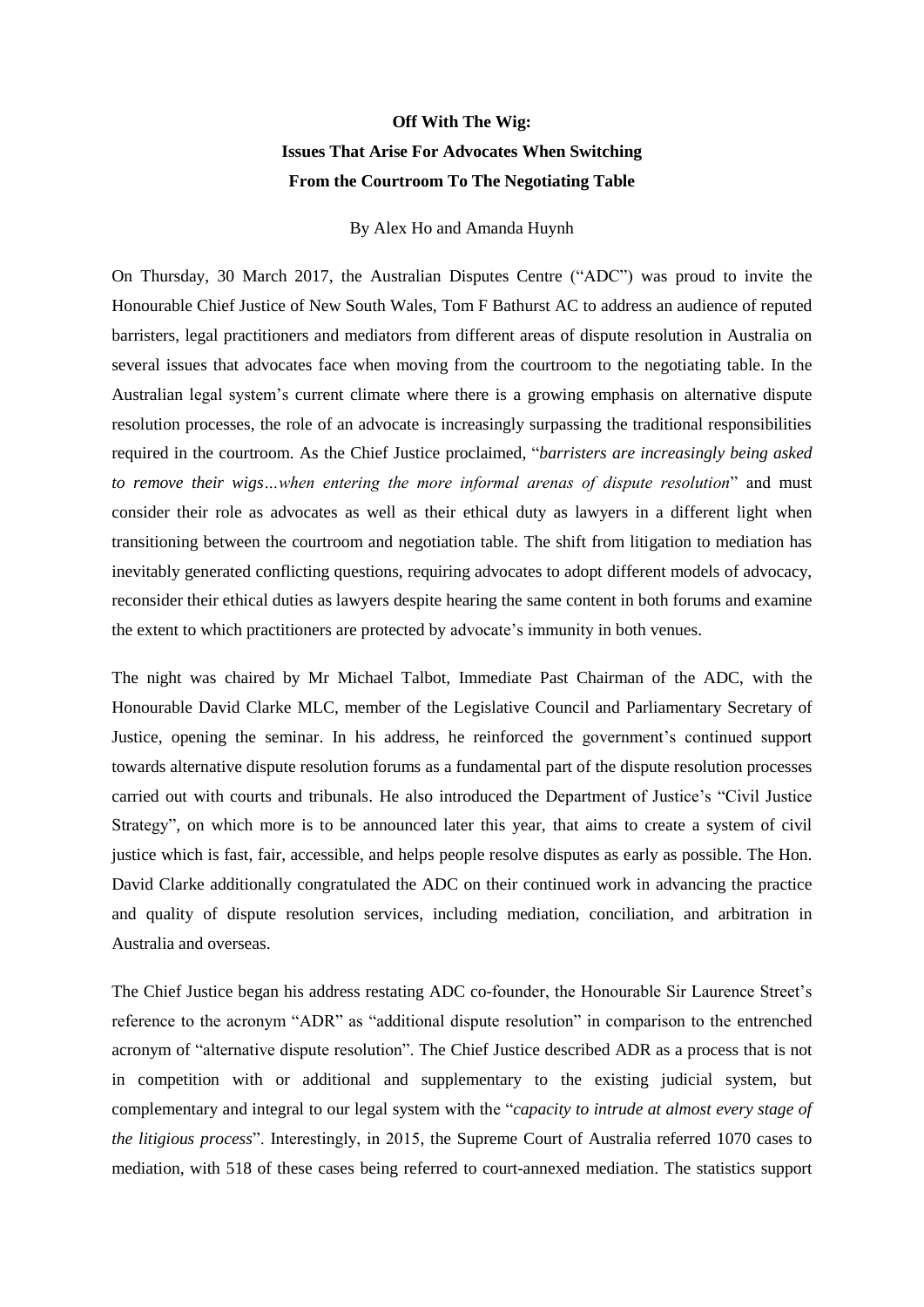the Chief Justice's remarks, as 51% of the cases referred to mediation by the Supreme Court in 2015 were settled at mediation or within 7 to 14 days after the mediation, and a further 25% still being negotiated.

The Chief Justice further referred to the common misconception and dichotomy between litigation and alternative dispute resolution as solely an adversarial and non-adversarial distinction. However, as His Honour further clarified, a lawyer is more likely to achieve a positive result in the courtroom when being persuasive as opposed to utilising an aggressive and adversarial approach. In both contexts, the object of litigation and mediation is to persuade, however the lawyer's tone, demeanour and language may change throughout either forum. This includes cross-examining a party in mediation for full and frank disclosure, not only for statements beneficial to their client's case, and moving from a positional to an interest-based negotiation with reference to non-legal interests as well. Whilst a lawyer is the sole representative for their client in litigation, this role may change in mediation depending on the factors in play, such as the nature of the dispute, power dynamics and the client's wishes. Here, the Chief Justice referred to Olivia Rundle's five models that a lawyer can adopt when participating in mediation, being the absent advisor, the advisor observer, the expert contributor, the supportive professional participant, or the spokesperson. His Honour noted that only the final model is adopted by lawyers in the courtroom, and emphasised the importance for junior and senior barristers to undergo training and acquire the skills required when representing clients in mediation and how this differs from the traditional courtroom environment.

Furthermore, the Chief Justice explored a lawyer's ethical duties within the alternative dispute resolution setting, whereby, in mediation, acting in the client's best interests may not mean defending their initial position at all costs, but rather, it may be to reach a compromise and accept the settlement offer within appropriate circumstances. The Chief Justice also discussed the advocate's immunity in a mediation setting with reference to several cases. From these cases and the discussion within them, the giving of advice either to cease or to continue litigation does not itself affect the case's judicial determination and, thus, does not attract immunity. The Chief Justice stated that advocates should be warned that immunity from suit will not protect them from negligent advice or representation at mediations.

The Honourable Chief Justice Tom F Bathurst AC's seminar address can be best summed up with reference to Donna Cooper's quote: a successful lawyer must be able to "*switch hats and transform from adversarial court advocate one day, highlight the strengths of a client's position, to dispute resolution advocate the following day, participating in collaborative problem-solving and encouraging a client to move away from a position, think creatively and accept compromise*". Ultimately, in order to foster a body of well-rounded advocates who can seamlessly transition between the courtroom and negotiation table, advocates must learn to wear two hats – or wigs.